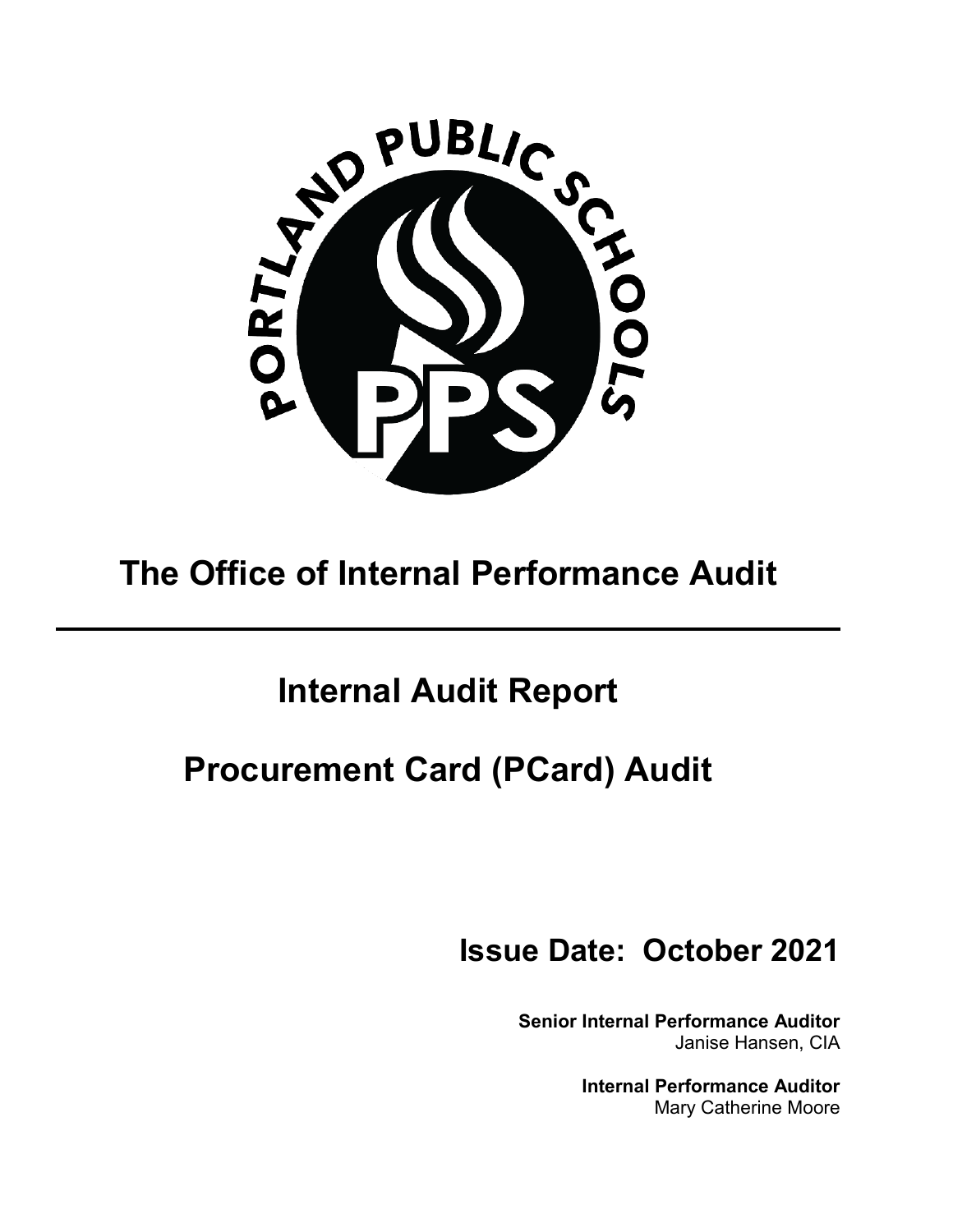# **Table of Contents**

|                                                           | 5-6       |
|-----------------------------------------------------------|-----------|
|                                                           |           |
|                                                           |           |
|                                                           |           |
|                                                           |           |
|                                                           |           |
|                                                           |           |
|                                                           |           |
| Procedures, Results, What Works Well, and Recommendations | $10 - 16$ |
|                                                           | $10 - 16$ |
|                                                           | 17        |
|                                                           |           |

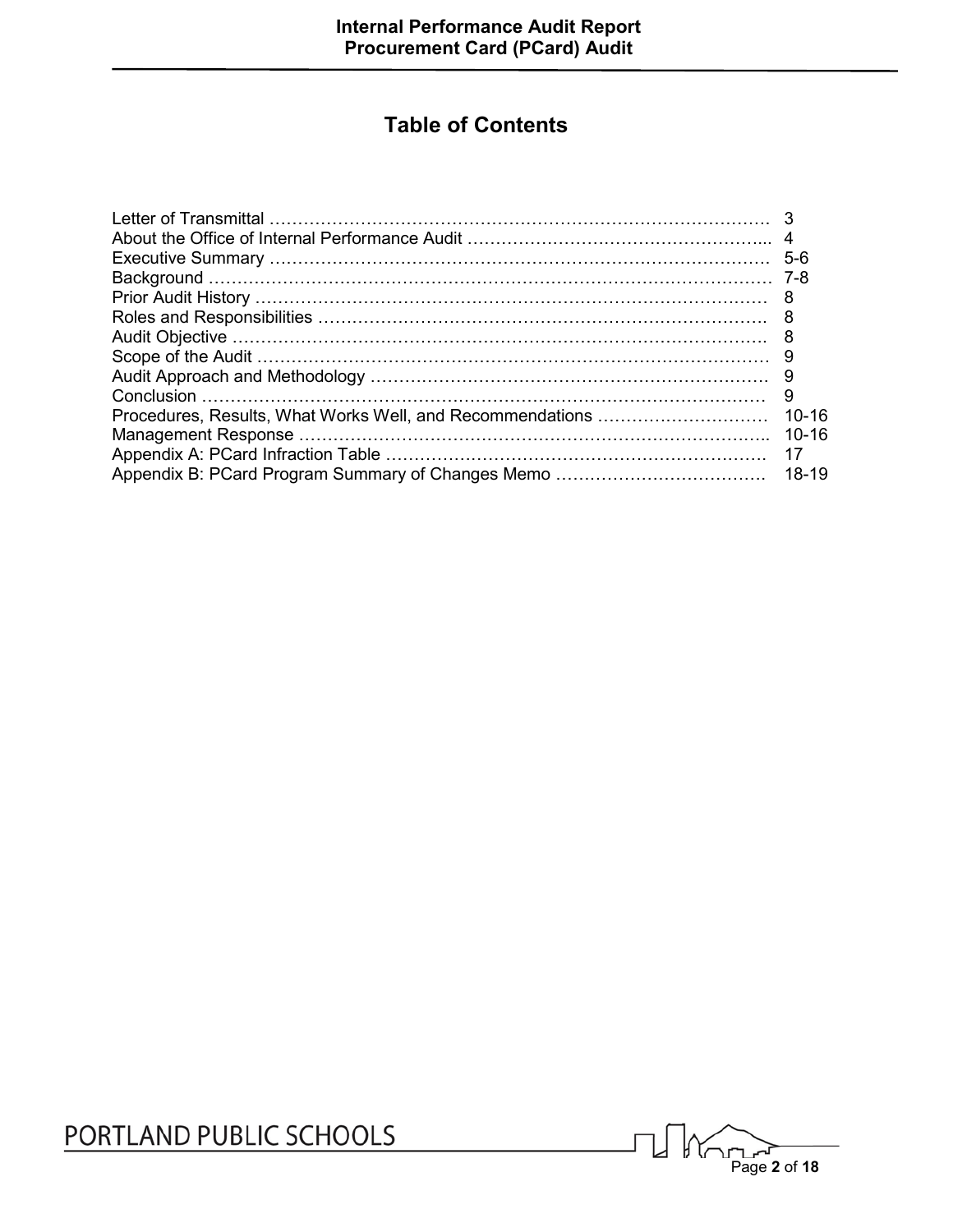## **Letter of Transmittal**

October 8, 2021

Portland Public Schools - Audit Committee 501 North Dixon Street Portland, OR 97227

The Office of Internal Performance Audit (OIPA) has completed the Procurement Card (PCard) Audit of selected P-Card transactions that occurred during the 2019-20 fiscal year. The audit was included in the Audit Plan approved by the Portland Public Schools (PPS) Board of Education on July 16, 2019, resolution number 5935.

The objective of the audit was to assess the adequacy of internal controls over the school district's PCard Program; determine whether the PCard activity is compliant with applicable policies, procedures, administrative directives, and best practices. To meet the audit objective, we examined accounting documents; tested PCard transactions; reviewed required PCard training materials/modules; reviewed the PCard Manual, applicable policy, procedures, administrative directives, and best practices; and interviewed PCard personnel.

Based on the results of the audit, we found the school district's internal controls over PCard usage are adequate to maintain the overall integrity of the PCard Program. The audit did not identify any evidence of intentional fraud, but did identify opportunities for improvement and some instances of noncompliance. The corresponding audit results and recommendations are included in the audit report.

The audit made 13 recommendations and the Purchasing & Contracting Department agreed with 11 and partly agreed with the remaining two. When possible, recommendations were made incrementally throughout the audit. As a result, implementation of four recommendations are already complete.

We extend our appreciation to the staff within the Purchasing & Contracting Department and specifically the school district's PCard Manager and PCard Accountant for their assistance and cooperation during the course of the audit.

We look forward to meeting with you at an upcoming Audit Committee meeting to more fully discuss the report's results and recommendations. Thank you for your ongoing support of the Office of Internal Performance Audit.

 Janise Hansen Mary Catherine Moore Janise Hansen, CIA<br>
Senior Internal Performance Auditor<br>
Mary Catherine Moore<br>
Internal Performance Auditor<br>
Internal Performance Auditor Senior Internal Performance Auditor

PORTLAND PUBLIC SCHOOLS

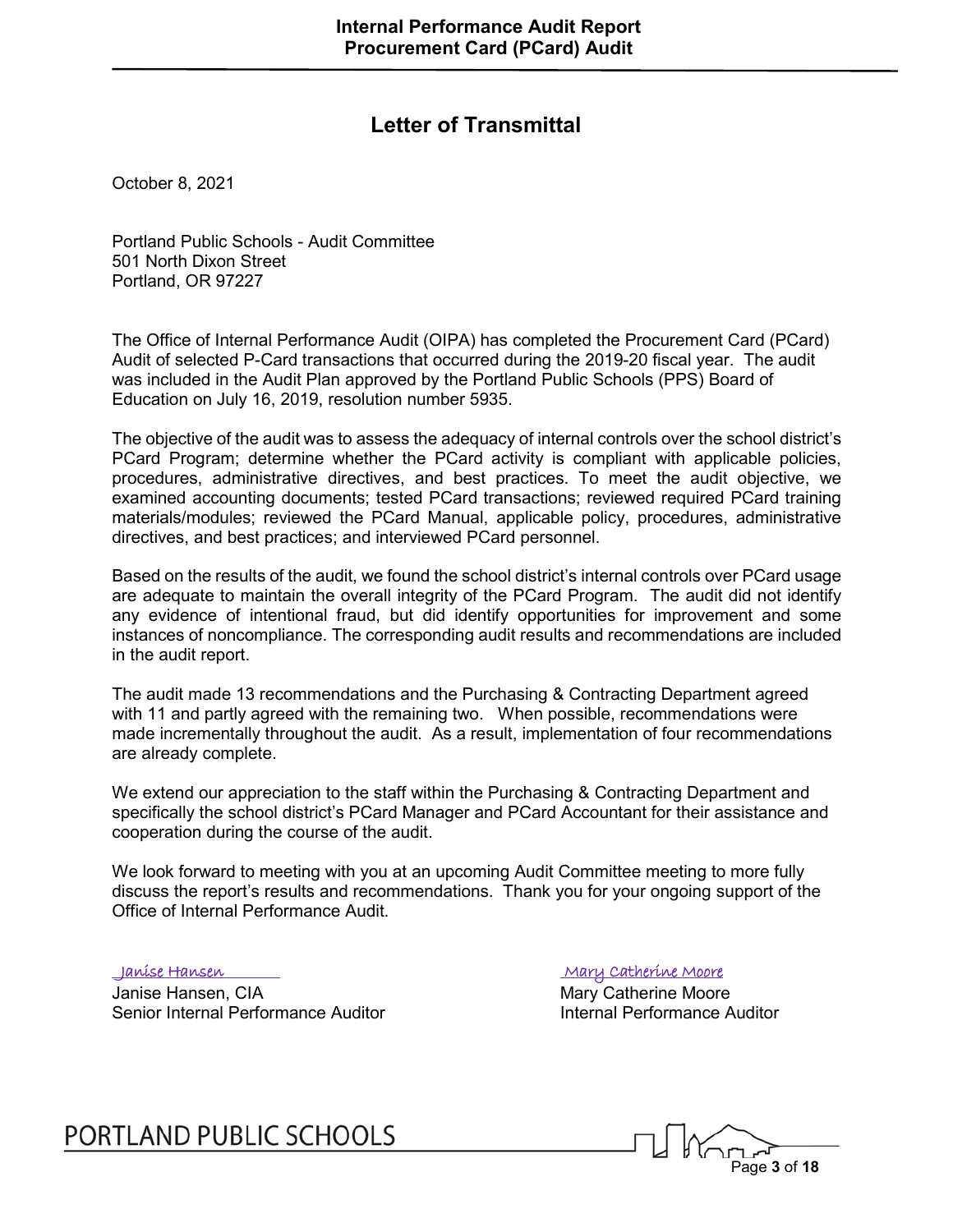## **About the Office of Internal Performance Audit (OIPA)**

#### **Purpose and Mission**

State and local governments can enhance credibility with the taxpayers by implementing performance audits to support accountability and ensure that tax dollars are spent as effectively as possible.

PPS performance auditing, conducted by the OIPA, is an objective and systematic examination of evidence to provide an independent assessment of a government organization, program, activity, or function. The goal of these audits is to improve program effectiveness; improve the equity of service delivery; provide useful, objective, and timely information; strengthen administrative and management systems and controls; facilitate decision-making by parties with responsibility for overseeing or initiating corrective action; and improve student achievement District-wide. The objectives of performance audits vary, but generally address whether PPS is operating economically and efficiently, and/or whether it is achieving desired results.

The purpose of the internal performance audit function is to help improve the accountability and performance of PPS through independent auditing and reporting.

#### **Independence and Objectivity**

The OIPA Senior Internal Performance Auditor is hired, evaluated, and may only be removed by the PPS Board of Education. Reporting directly to the PPS Board of Education is meant to ensure the work of the OIPA is independent, impartial, and objective so stakeholders can trust the audit results and recommendations.

#### **Standards**

The OIPA adheres to very rigorous and demanding professional auditing requirements described in Generally Accepted Government Auditing Standards, or more commonly referred to as GAGAS or the Yellow Book.

#### **Authority and Responsibilities**

The authority and responsibilities of the OIPA are defined in its charter and PPS Board Policy 1.60.040-P, both approved by the PPS Board of Education.

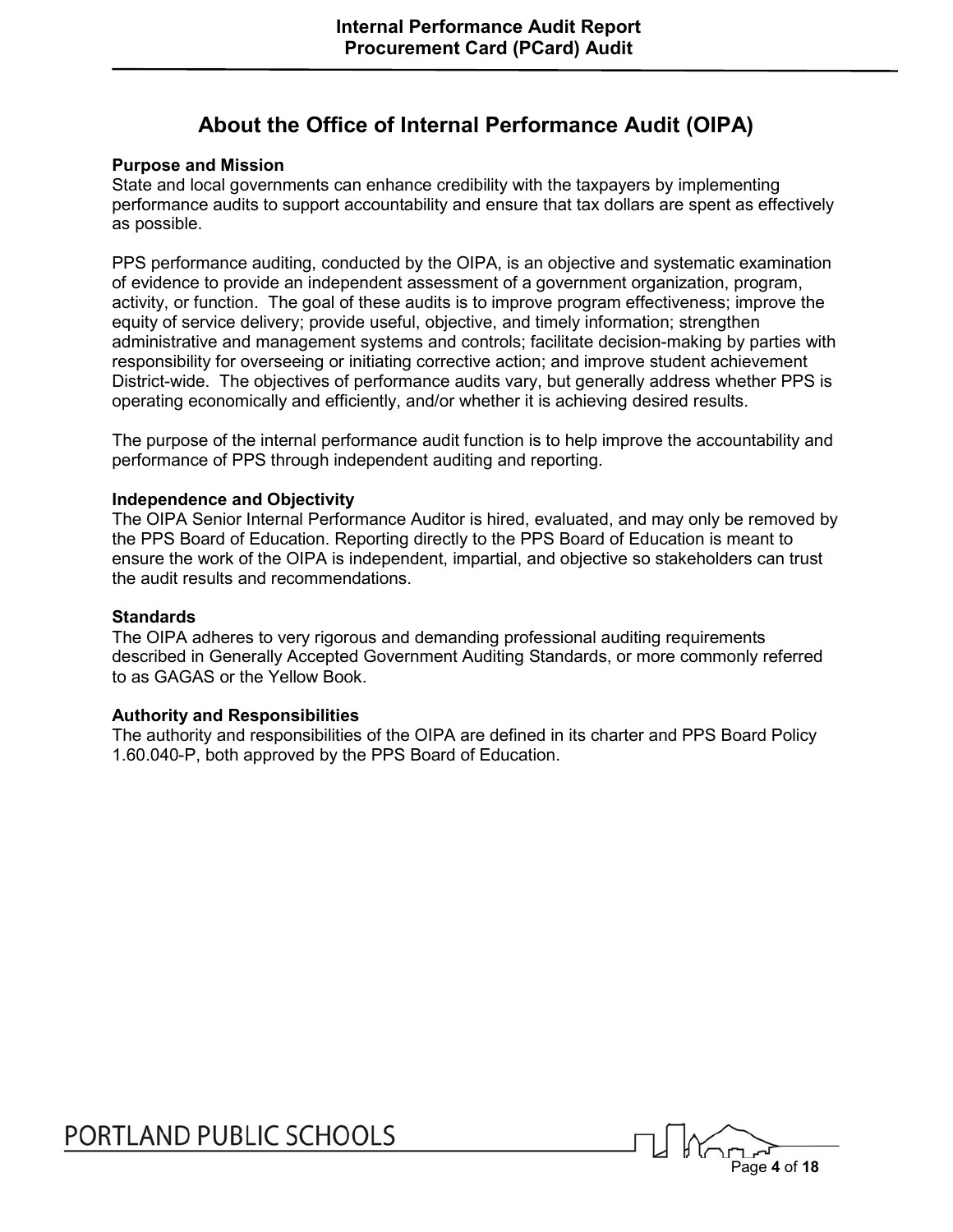## **Executive Summary**

Procurement Cards (PCards) are a Portland Public Schools (PPS) issued credit card that can be used by PPS staff to make school district purchases. While PCards present an efficient and costeffective way for PPS staff to make simple school district purchases, PCards are also inherently high risk and are vulnerable to misuse. As a result, adequate internal control over the PCard Program is critical.

The Office of Internal Performance Audit (OIPA) has completed an audit of selected PCard transactions that took place during the 2019-2020 school year. The objective of the audit was to assess the adequacy of internal controls over the school district's PCard Program; determine whether the PCard activity is compliant with applicable policy, procedures, administrative directives, and best practices.

Based on the results of the audit, we found the school district's internal controls over PCard usage are adequate to maintain the overall integrity of the PCard Program. The audit did not identify any evidence of intentional fraud, but did identify opportunities for improvement, and some instances of noncompliance. The corresponding audit results and recommendations are included in this report.

The audit made 13 recommendations and the Purchasing & Contracting Department agreed with 11 and partly agreed with the remaining two. When possible, recommendations were made incrementally throughout the audit. As a result, implementation of four recommendations are already complete.

Below is a list of the recommendations:

- 1. We recommend PCard the training modules, PCard Updates and Best Practices and the PCard Budget Holder Review & Sign Off Training, be required annually for all PCard and budget holders. (Management partly agreed and implementation is complete)
- 2. In an effort to streamline the processing of PCard transactions, we recommend the PCard Program discontinue the duplicative requirement to save supporting documentation for PCards in a Google folder, in addition to uploading them into Works. (Management agreed)
- 3. In an effort to streamline the PCard application process, we recommend the PCard Program update guidance to require proof of the completed training modules be included with the PCard application. (Management agreed and implementation is complete)
- 4. We recommend PCard holders load appropriate supporting documentation into Works. (Management agreed and implementation is complete)
- 5. We recommend the PCard Program continue to enforce appropriate disciplinary actions detailed in the PCard Infraction Table. (Management agreed and implementation is complete)
- 6. We recommend PCard budget holders strengthen their review and sign off processes to include a manual review of PCard receipts and/or other appropriate supporting documentation. (Management agreed)
- 7. We recommend the PCard Infraction Table be updated to include a Level IV Infraction as the budget holder's failure to timely review and sign off on the PCard holders monthly transaction reconciliation; and identify, implement, and enforce appropriate discipline actions. (Management agreed)
- 8. A. We recommend the PCard Program obtain a signed proxy form for all PCard budget holders who utilize a group proxy to reconcile monthly PCard transaction reconciliation completed by PCard holders, as required by current policies and procedures. -OR-

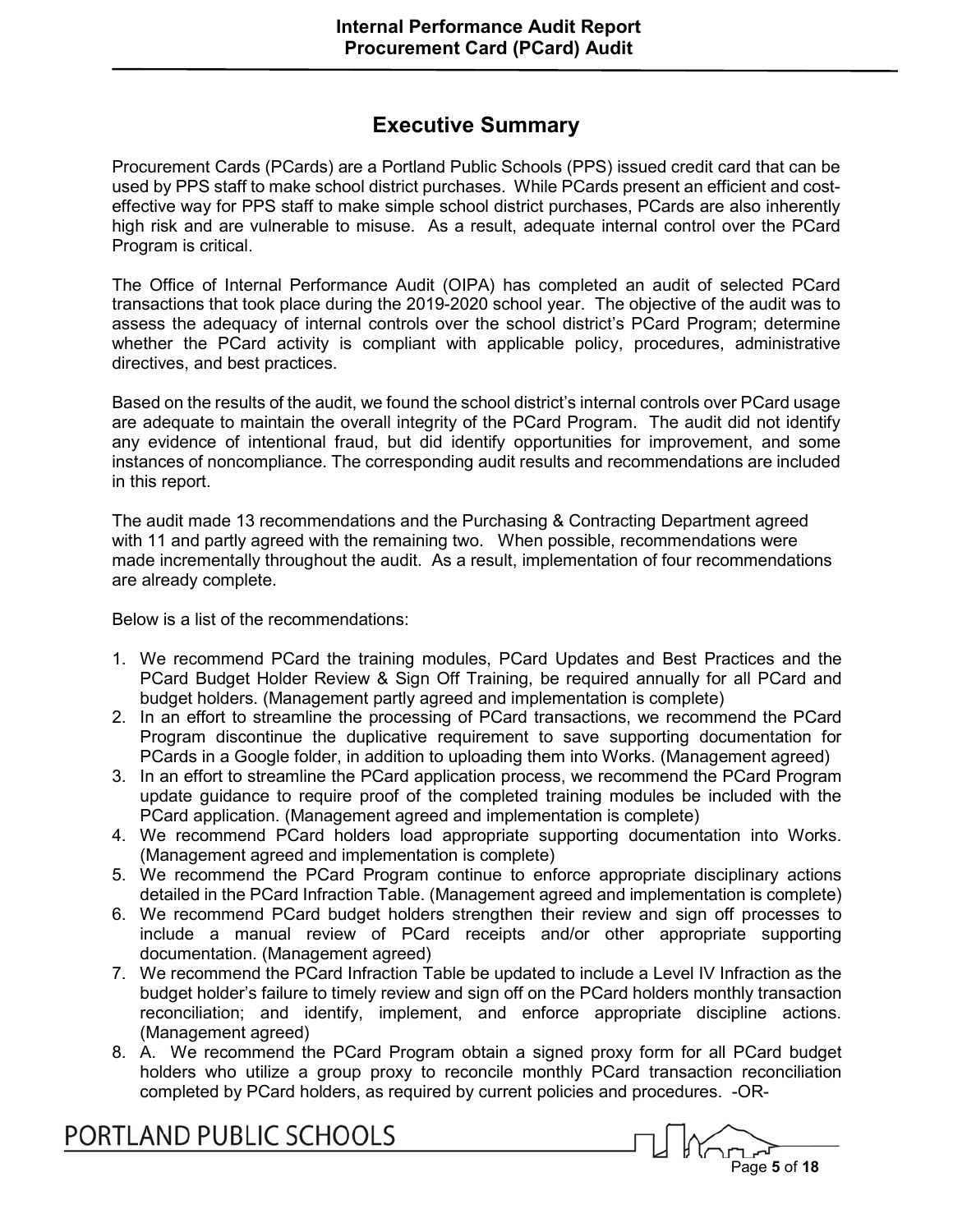B. We recommend the PCard Program update current guidance to reflect their current practice of notifying new budget holders of the existing proxy access and save documentation of the notification. (Management agreed)

- 9. A. We recommend the PCard Program Manager obtain a list of employee status changes at least every other week. -OR-B. We recommend the PCard Program Manager work with the Human Resources department to obtain reports that identify an employee's last day at least every other week. This will enable the PCard Program Manager to follow up with the PCard holder related to any outstanding transactions and deactivate the PCard timely. (Management agreed)
- 10. We recommend the PCard Program transition to a risk-based PCard transaction review procedure that includes a thorough and complete review of all high-risk transactions. (Management partly agreed)
- 11. We recommend the PCard Manager/Administrator review and update current Merchant Category Codes (MCC<sup>[1](#page-5-0)</sup>) include and MCCs exclude lists to ensure MCCs are not listed on both. (Management agreed)
- 12. We recommend the PCard Program Manager/Administrator add the list of MCCs identified by OIPA to the MCCs exclude list. (Management agreed)
- 13. We recommend the PCard Program Manager/Administrator obtain and review Bank of America's Commercial Card Authorization Data Source System annual SOC [2](#page-5-1)<sup>2</sup> audit report on the design and operating effectiveness of its controls relevant to security, availability, processing integrity, and confidentiality. If concerns related to Works system are identified, the PCard Program Manger should determine the impact to the PPS PCard Program and implement mitigating internal controls when appropriate. (Management agreed)

The above-mentioned recommendations are intended to assist the Purchasing & Contracting Department, in strengthening internal controls to further reduce the risks associated with the use of PCards. Management's full response to each recommendation is included in this report on pages 10-16.



 $1 \text{MCC}$  – Merchant Category Code is a four-digit number used to classify a business by the types of goods or services it provides.

<span id="page-5-1"></span><span id="page-5-0"></span> $2$  SOC 2 – System and Organization Controls 2 audit is conducted to ensure the service providers securely manage data and protect the interest of your organization and the privacy of its clients.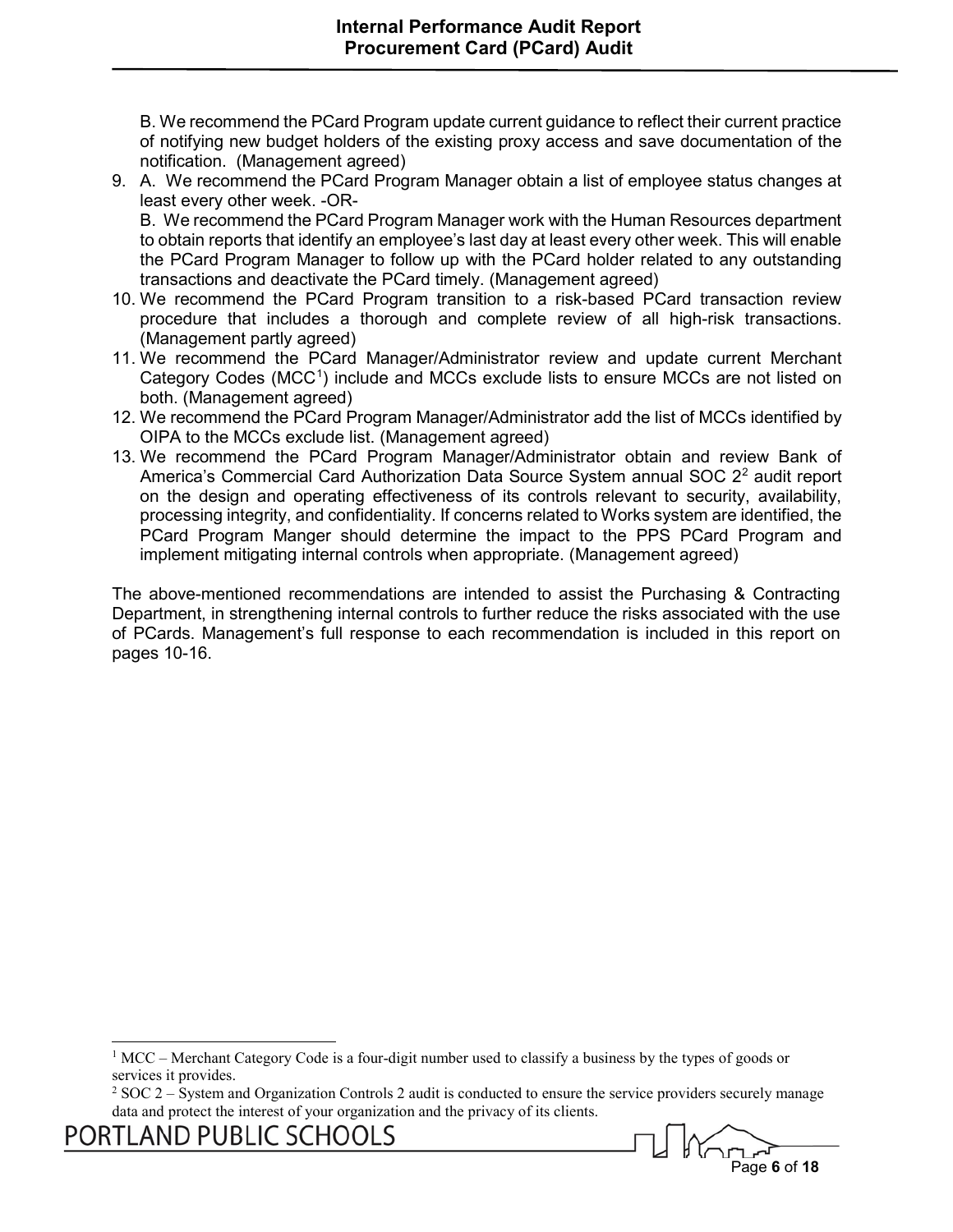#### **Background Information**

In 2008, PPS entered into a contract with Bank of America to administer the PPS PCard Program. Under the contract, there is no charge for issuance or maintenance of the cards. Additionally, the PCard Program takes advantage of a cash rebate of approximately 1.7% on standard card purchases generating an average of about \$250,000 in rebates annually over the last nine years.

As part of the contract, Bank of America provides access to an electronic payment application, Works. The Works system is an online web-based application that allows the PCard Administrator the ability to assign customized transaction limits and a monthly purchase limit based on the individual PCard holder's needs. The PCard Administrator can also restrict the use of PCards at certain types of vendors, by excluding certain Merchant Category Codes (MCC). The reverse is also true, the PCard Administrator can also create a customized MCCs include list that restricts PCard use to only the MCCs on the list.

Works also allows cardholders to review, reconcile, and run reports on purchases made with their PCard. Given Works is a real-time system, purchase data usually posts to Works within a two-day period after the purchase. Once posted, PCard holders have the ability to review, approve, and sign off on transactions. There is no need to wait until the end of the month to reconcile; it can be done anytime. These Works system features enhance PPS' ability to manage PCard transactions.

The Purchasing & Contracting Department is responsible for administering and monitoring PCard Program.

PCards are often used instead of Purchase Orders (POs), petty cash, or employee reimbursements because PCard purchases are much less labor-intensive saving time spent by the employee placing the order, time spent in Purchasing & Contracting dispatching and managing POs, and time spent in Accounting Services making payments and communicating with vendors.

The number of PCard transactions and total expenditures annually are approximately:

- 2018-19 school year: 46,386 transaction totaling \$15.5 million
- 2019-20 school year: 36,357 transaction totaling \$14.4 million
- 2020-21 school year: 26,295 transaction totaling \$14.5 million

The decrease in PCard activity during the 2019-20 and 2020-21 school year is a result of the change in typical school district activity due to the on-going Coronavirus pandemic.

During the 2019-20 school year:

- There were 311 PCard holders
- PCard transaction account for less than 2.7% of non-salary related expenditures
- PCard purchases consisted of the following:
	- $\circ$  5.3% were \$100 or less
	- $\circ$  26.6% ranged from \$101 to \$999
	- o 68.1% exceeded \$1,000

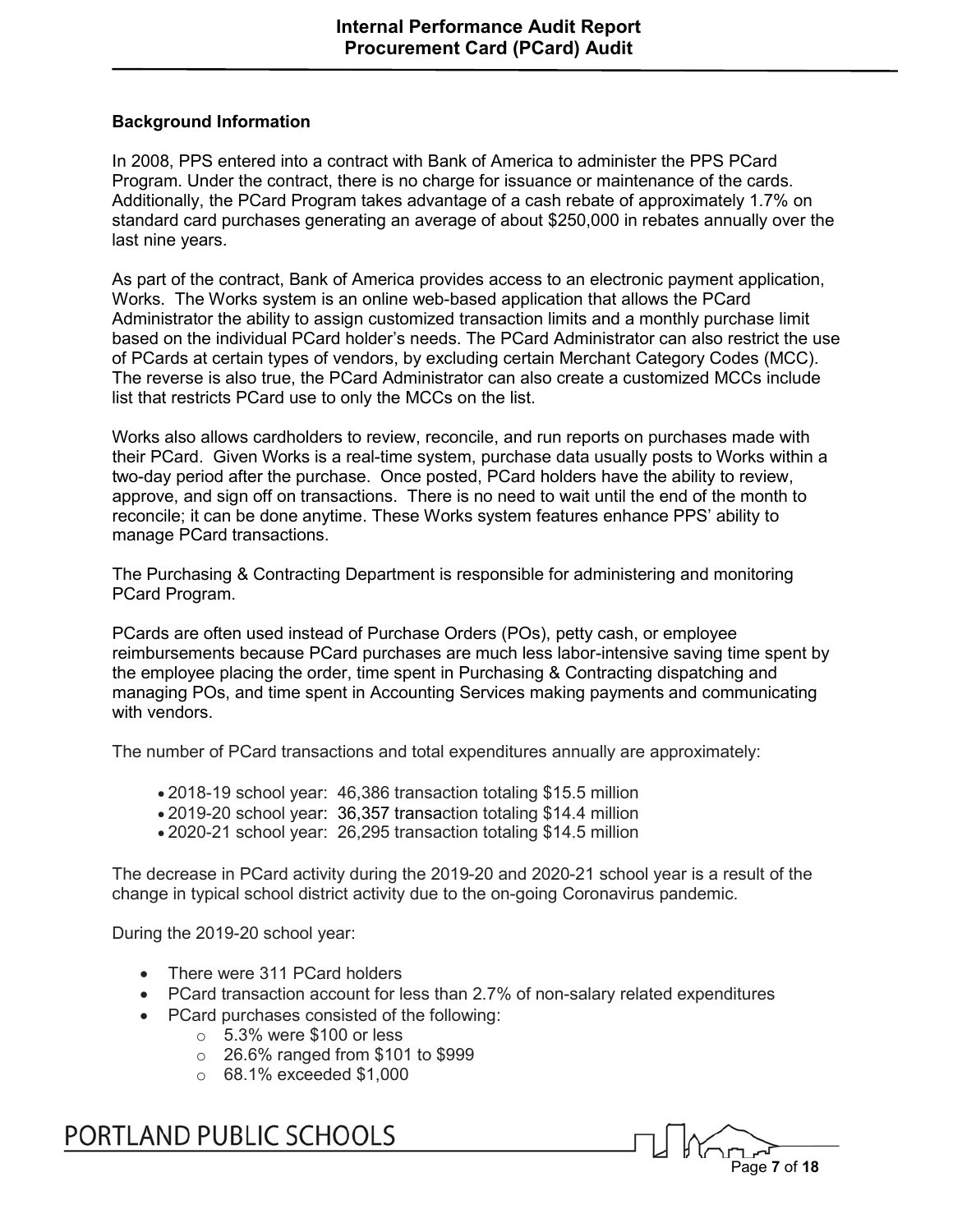The PCard Audit was included in the Audit Plan approved by the Portland Public Schools (PPS) Board of Education on July 16, 2019, resolution number 5935.

### **Prior Audit History**

In January of 2019, the Oregon Secretary of State Audit's Division (SoS) issued an audit report of its examination of spending at Oregon Department of Education (ODE) and Portland Public Schools (PPS), which included a review of transparency, controls, and priorities. The audit identified additional steps these agencies could take to improve returns on the state's education investments and increase achievement. While the report provided insight into a variety of topics, for the purposes of this audit, we focused on the portions of the report related to PCard use.

The SoS report made the following recommendation to PPS related to the PPS PCard Program:

● PPS should improve controls over purchasing card use. Improvement include requiring management review for at least non-standard and high-dollar transactions, and improving policy guidance on appropriate business purpose, taxpayer-funded meals, parties, student incentives, gifts, and use of unusual merchants. Also, the district should improve aggregate analysis of PCard use data to identify spending trends and unusual transactions.

The SoS report also included comments throughout the report related to the school district's PCard use. The full SoS report, as well as the status of the implementation of recommendations, is posted on the school district's web site at: [https://www.pps.net/Page/15139.](https://www.pps.net/Page/15139)

The SoS Audit's Division is currently working on their follow up on the recommendations included in their report. In an effort to not duplicate efforts, we did not perform any specific follow up procedures on their recommendations. However, within the scope of our audit, we did review evidence of the improved internal controls over PCard use. Specifically, on April 4, 2019, the PCard Program Manager issued a memo to all PCard holders, supervisors, budget holders, and proxies detailing the summary of changes made to the PCard Program to comply with the recommendations of the SoS report. We observed evidence of the implementation of each of the items included in the memo. This memo is included in this report in Appendix B.

#### **Roles and Responsibilities**

PPS Management has the primary responsibility to establish, implement, and monitor internal controls. Internal Audit's function is to assess and test those controls in order to provide reasonable assurance that the controls are adequate and operating effectively.

We conducted this performance audit in accordance with Generally Accepted Government Auditing Standards (aka GAGAS). Those standards require that we plan and perform the audit to obtain sufficient and appropriate evidence to provide a reasonable basis for our findings and conclusions based on our audit objective. We believe that the evidence obtained provides a reasonable basis for our findings and conclusions based on our audit objective.

#### **Audit Objective**

The objective of the audit was to assess the adequacy of internal controls over the school district's PCard Program and determine whether the PCard activity is compliant with applicable policies, procedures, administrative directives, and best practices.

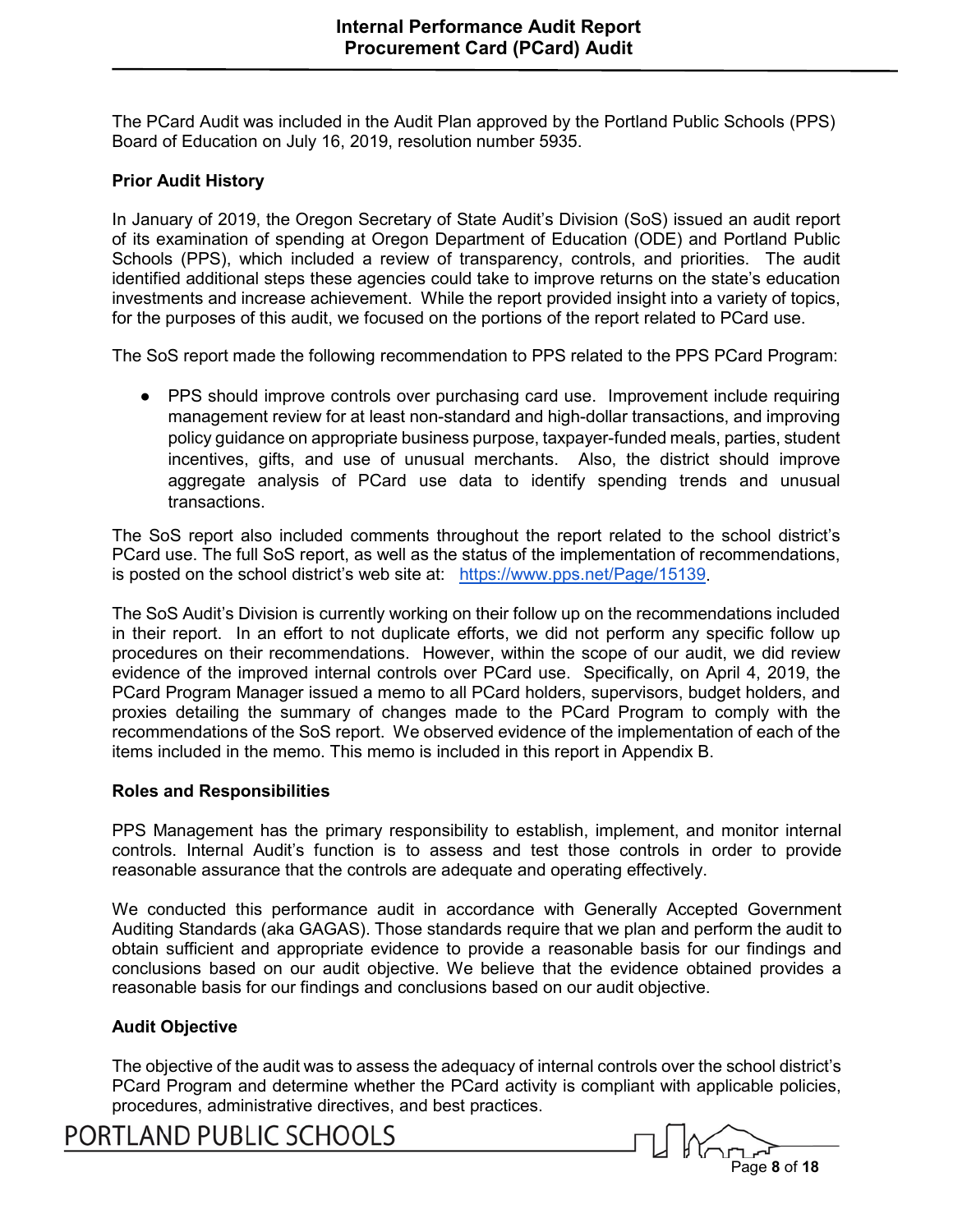### **Scope of the Audit**

The scope of the audit included PCard transactions that occurred during the 2019-20 school year (July 1,2019 – June 30, 2020).

#### **Audit Approach and Methodology**

To achieve the audit objective, we performed the following procedures:

- Planned the audit with input and cooperation of the Purchasing & Contracting Department to ensure we had an adequate understanding of the PCard Program.
- Reviewed applicable policies, procedures, administrative directives, and best practices.
- Reviewed the PPS PCard Manual, Infraction Table, PCard Guides and PCard FAQs (frequently asked questions) as well as other PCard resources and information posted on the Purchasing & Contracting Department webpages.
- Reviewed PCard training modules including the following: PCard Application Training, PCard Updates and Best Practices, Transaction Approval, PCard Reconciliation Retraining, and the PCard Manual Retraining.
- Attended a One-on-One Training session the PCard Manager and/or PCard Accountant performs with each new PCard holder.
- Attended a PCard Infraction Review Committee meeting the PCard Manager conducts monthly that includes the Director of Purchasing & Contracting and representatives from the Finance Department and Human Resources.
- Reviewed supporting documentation for tested PCard transactions.
- Reviewed transaction reports from Works.
- Interviewed the PCard Program Administrator/Manager and PCard Accountant.
- When appropriate, judgmental sampling was used to improve the overall efficiency of the audit.
- Analyzed available data to corroborate information obtained during interviews with PPS staff.
- Reviewed the PCard Program Summary of Changes that was issued by the PCard Program Manager in response to the SoS audit.

### **Conclusion**

Based on the results of the audit, we found the school district's internal controls over PCard usage are adequate to maintain the overall integrity of the school district's PCard Program. The audit did not identify any evidence of intentional fraud, but did identify opportunities for improvement, and some instances of noncompliance. The corresponding audit results and recommendations are included in this audit report.

Page **9** of **18**

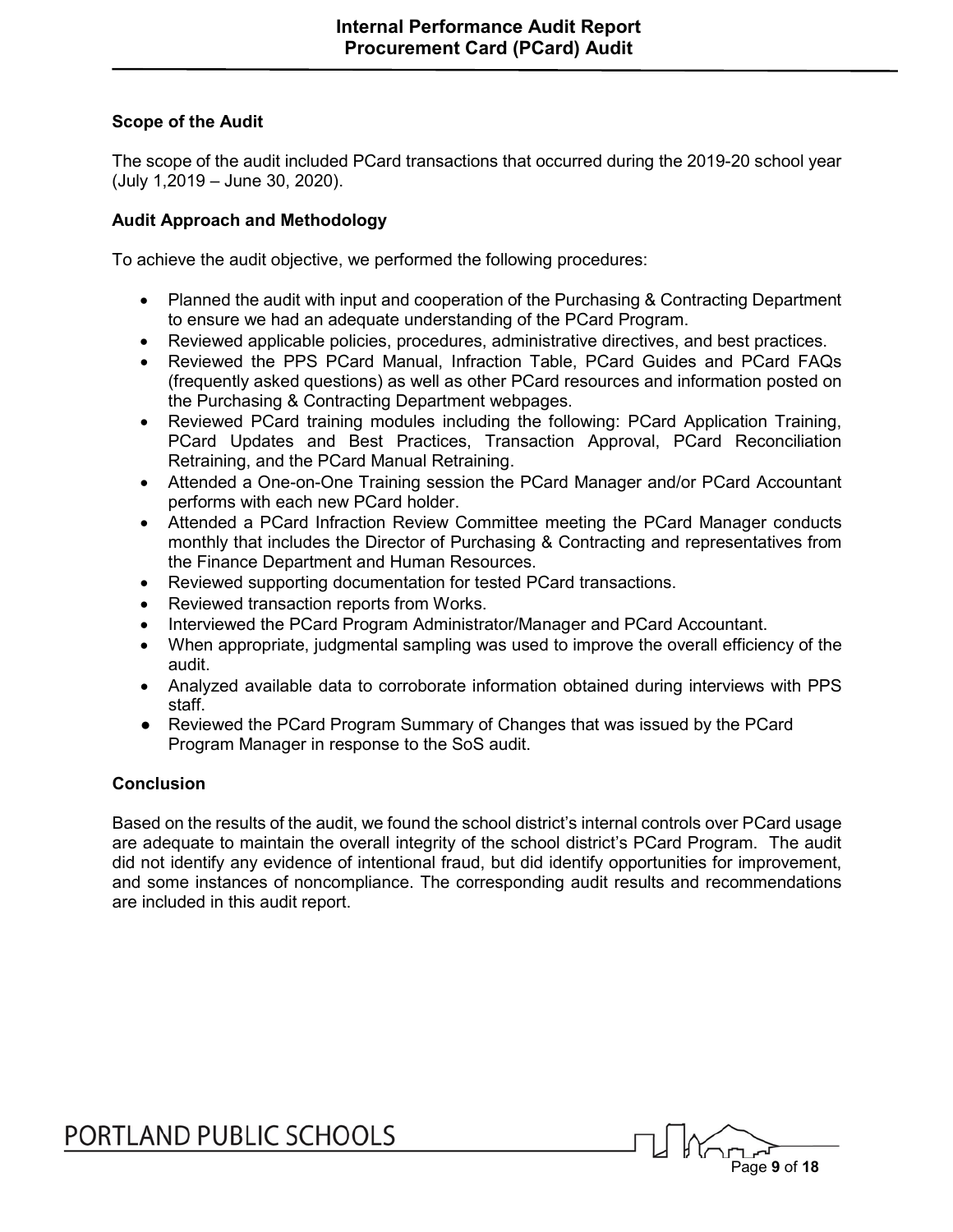|  | Procedures, Results, What Works Well, and Recommendations |
|--|-----------------------------------------------------------|
|--|-----------------------------------------------------------|

| Procedure:                                                                                                                    | Recommendation:                                                     |
|-------------------------------------------------------------------------------------------------------------------------------|---------------------------------------------------------------------|
| Determine whether PCard policies, procedures, administrative                                                                  | 1. We recommend PCard training                                      |
| directive, PCard Manual, and PCard training modules contain best                                                              | modules, PCard Updates and Best                                     |
| practices, are consistent, and are reviewed and updated as                                                                    | Practices and the PCard Budget                                      |
| necessary.                                                                                                                    | Holder Review & Sign Off Training,                                  |
|                                                                                                                               | be required annually for all PCard                                  |
| <u>Results:</u>                                                                                                               | and budget holders.                                                 |
| We determined PCard policies, procedures, administrative                                                                      |                                                                     |
| directive, the PCard Manual and PCard training modules contain                                                                | In an effort to streamline the<br>2.                                |
| best practices, are consistent, and are reviewed and updated as<br>necessary. However, we noted best-practices indicate PCard | processing of PCard transactions,<br>we recommend the PCard Program |
| training be completed annually which is not currently required by                                                             | discontinue<br>duplicative<br>the                                   |
| PPS.                                                                                                                          | requirement to save supporting                                      |
|                                                                                                                               | documentation for PCards in a                                       |
| Additionally, we noted the PCard Manual and training modules                                                                  | Google folder in addition to uploading                              |
| currently required supporting documentation like receipts be                                                                  | them into Works.                                                    |
| uploaded into Works and also saved in a Google folder. This                                                                   |                                                                     |
| process is duplicative.                                                                                                       |                                                                     |
|                                                                                                                               |                                                                     |
| What Works Well:                                                                                                              |                                                                     |
| Training materials are reviewed and updated yearly.<br>$\bullet$                                                              |                                                                     |
| Good mechanism for tracking completed training.<br>$\bullet$                                                                  |                                                                     |
| PCard Program provides clear instructions and FQAs on<br>$\bullet$                                                            |                                                                     |
| PCard use on its program webpage.                                                                                             |                                                                     |
|                                                                                                                               |                                                                     |

Recommendation 1: We agree with the PCard holder training recommendations. All mentioned mandatory annual PCard holder trainings have already been developed and implemented as of July 2021. However, we disagree that an online annual budget holder review training is necessary. We already provide one-on-one initial trainings for budget holders whenever requested. We also provide the PCard Budget Holder Review and Sign Off Guide, a short and concise guide with screenshots showing how to review transactions in Bank of America Works, to all new budget holders. The same Guide is linked to each budget holder approval reminder email. We believe an online training would be superfluous and unlikely to add value.

Recommendation 2: We agree with the recommendation to discontinue the PCard Google Team Drive and will do so immediately.

| Procedure:                                                                                                                                                                                                                  | Recommendation:                                                                                                      |
|-----------------------------------------------------------------------------------------------------------------------------------------------------------------------------------------------------------------------------|----------------------------------------------------------------------------------------------------------------------|
| Determine whether PPS staff complete the required PCard training<br>modules prior to being granted a PCard.                                                                                                                 | In an effort to streamline the PCard<br>3.<br>application process, we recommend<br>the PCard Program update guidance |
| Results:<br>We tested 20 of the 93 new PCard applicants that occurred during<br>the 2019-20 school year and found all 20 completed the required<br>training modules prior to being granted a PCard. No exceptions<br>noted. | to require proof of the completed<br>training modules be included with the<br>PCard application.                     |

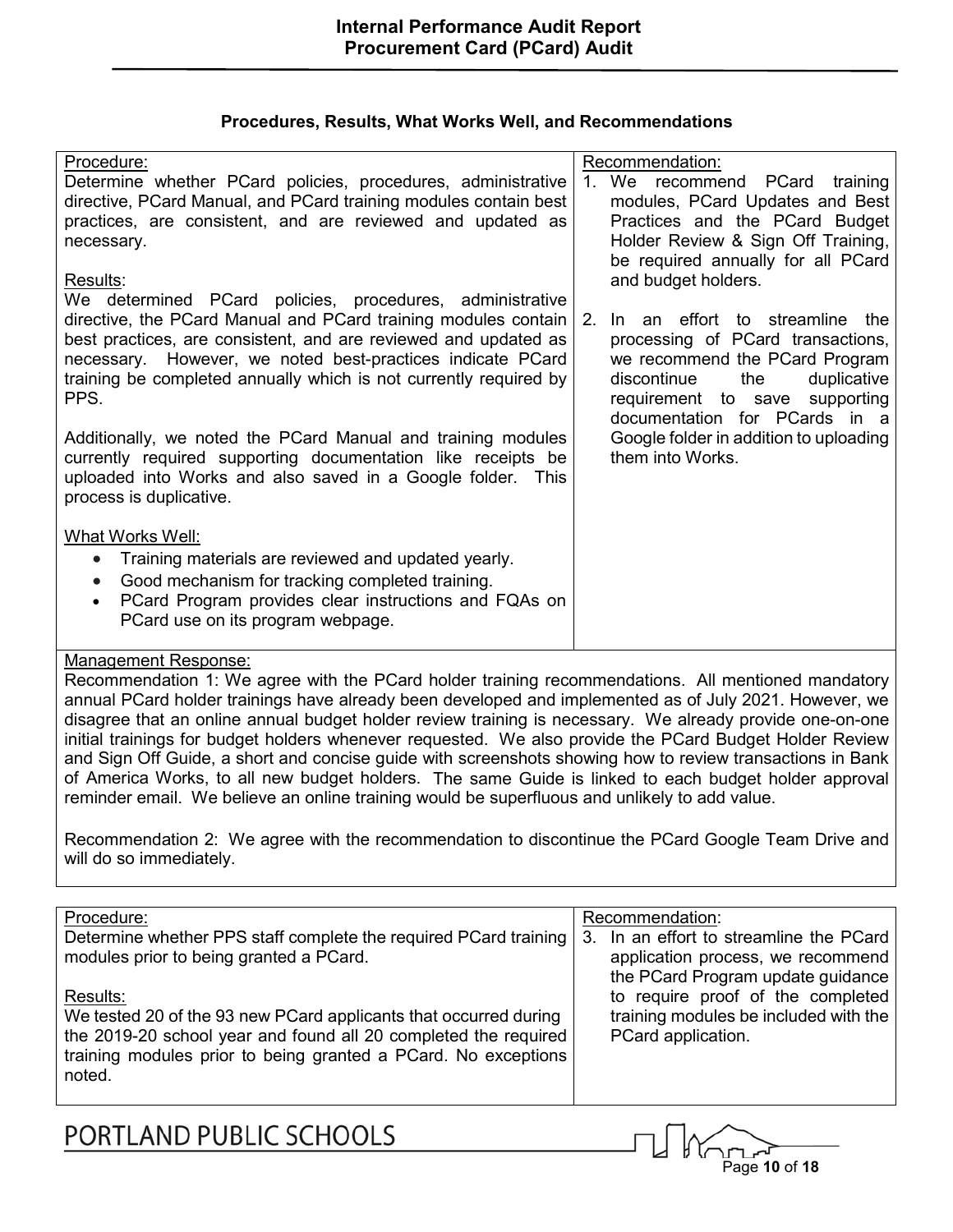## What Works Well:

- Clear PCard instructions and required training are provided to new PCard holders.
- PCard Program requires a signature from a new PCard holder when the PCard is picked up.

### Management Response:

Recommendation 3: We agree with the recommendation to require proof of completed training with the PCard application and have already implemented this change as of July 1, 2021.

| Procedure:                                                 | Recommendation: |
|------------------------------------------------------------|-----------------|
| Determine whether PCard transactions are for an allowable  | None.           |
| purpose.                                                   |                 |
|                                                            |                 |
| Results:                                                   |                 |
| We tested 122 PCard transactions and noted all were for an |                 |
| allowable purpose. No exceptions were noted.               |                 |
|                                                            |                 |
| What Works Well:                                           |                 |
| Authorizations or pre-approvals on certain purchases and   |                 |
| charges were obtained.                                     |                 |
| Over limit transactions include approvals from budget      |                 |
| holders and PCard Program Manager.                         |                 |
|                                                            |                 |
| <b>Management Response:</b>                                |                 |
| Not applicable, no recommendations were made.              |                 |
|                                                            |                 |
|                                                            |                 |

| Procedure:                                                             |                                      |
|------------------------------------------------------------------------|--------------------------------------|
| Determine whether PCard transactions are supported by the              | Recommendation:                      |
| appropriate documentation.                                             | 4. We recommend PCard holders load   |
|                                                                        | appropriate<br>supporting            |
| Results:                                                               | documentation into Works.            |
| We tested 122 PCard transactions and noted three (2.5%) had            | 5. We recommend the PCard Program    |
| receipts that did not agree with the amount in Works.                  | continue to enforce appropriate      |
|                                                                        |                                      |
|                                                                        | disciplinary actions detailed in the |
| We shared these results with the PCard Accountant who contacted        | <b>PCard Infraction Table.</b>       |
| the PCard holder and was able to obtain and upload the correct         | We recommend PCard<br>budget<br>6.   |
| receipts into Works.                                                   | holders strengthen their review and  |
|                                                                        | approval processes to include a      |
| What Works Well:                                                       | manual review of PCard receipts      |
| Receipts from Level 3 vendors/suppliers are automatically<br>$\bullet$ | and/or other appropriate supporting  |
| uploaded in Works.                                                     | documentation.                       |
| Authorizations or pre-approvals on certain purchases and<br>$\bullet$  |                                      |
| charges were obtained.                                                 | Also see recommendation 1.           |
| Over limit transactions include approvals from budget<br>$\bullet$     |                                      |
| holders and PCard Program Manager.                                     |                                      |
|                                                                        |                                      |
|                                                                        |                                      |

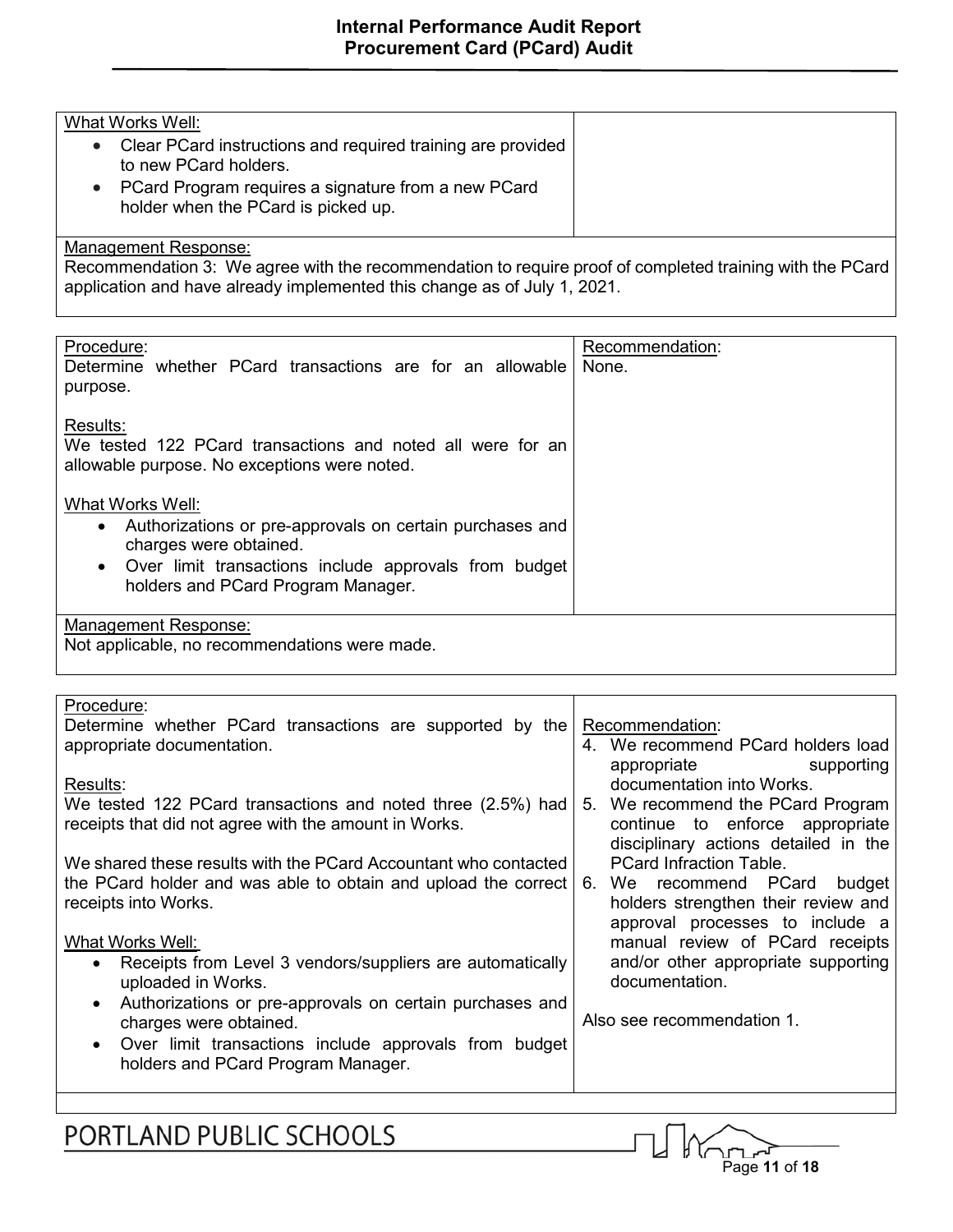Recommendations 4-6: We agree with the recommendations and will continue to support PCard holders and budget holders with training and guidance. We already require PCard holders to upload supporting documentation in Works and do enforce disciplinary action based on the Infraction Table. We will add a detailed recommendation to budget holders regarding review of documentation to our website by November 1, 2021. This recommendation is already in the Budget Holder Review and Sign Off Guide.

| Procedure:                                                                             | Recommendation: |
|----------------------------------------------------------------------------------------|-----------------|
| Determine whether PCard holders are completing the required monthly reconciliation     | None.           |
|                                                                                        |                 |
| in Works by the $7th$ of the month.                                                    |                 |
|                                                                                        |                 |
| Results:                                                                               |                 |
| We tested 122 PCard transactions and noted instances where the reconciliations were    |                 |
|                                                                                        |                 |
| not completed timely. However, the PCard Manager and/or Accountant identified          |                 |
| each of these instances and counted them as a PCard infraction. As a result, we do     |                 |
| not take exception.                                                                    |                 |
|                                                                                        |                 |
|                                                                                        |                 |
| The PCard Infraction Table is included in Appendix A.                                  |                 |
|                                                                                        |                 |
| What Works Well:                                                                       |                 |
|                                                                                        |                 |
| PCard Manager/Accountant suggest PCard holders put a reminder on their<br>$\bullet$    |                 |
| calendars to help them remember to complete the reconciliation by the 7th of           |                 |
| the month.                                                                             |                 |
|                                                                                        |                 |
| Transactions that were not reconciled timely were identified by the PCard<br>$\bullet$ |                 |
| Accountant and tracked as an infraction.                                               |                 |
|                                                                                        |                 |
| <u>Management Response:</u>                                                            |                 |
|                                                                                        |                 |
| Not applicable, no recommendations were made.                                          |                 |
|                                                                                        |                 |

| Procedure:<br>Determine whether PCard budget holders are completing the<br>required monthly review and sign off in Works by the 12 <sup>th</sup> of<br>the month.                                                                                                                                                                                                  | Recommendation:<br>7. We recommend the PCard Infraction Table<br>be updated to include a Level IV infraction<br>as the budget holder's failure to timely<br>review and sign off the PCard holders |
|--------------------------------------------------------------------------------------------------------------------------------------------------------------------------------------------------------------------------------------------------------------------------------------------------------------------------------------------------------------------|---------------------------------------------------------------------------------------------------------------------------------------------------------------------------------------------------|
| Results:<br>We tested 122 PCard transactions, 11 (9%) were not<br>reviewed by the 12 <sup>th</sup> of the month following the post date, and<br>they were not identified as failure to sign off by the PCard<br>Program review.                                                                                                                                    | monthly transaction reconciliation; and<br>implement, and<br>identify,<br>enforce<br>appropriate discipline actions.                                                                              |
| We noted the PCard Program currently identifies the budget<br>holder's failure to review and sign-off the PCard holders<br>monthly transaction reconciliation informally as a Level IV<br>infraction. The Level IV infraction report is shared with the<br>budget holder's manager. However, the PCard Infraction<br>Table does not include a Level IV infraction. |                                                                                                                                                                                                   |

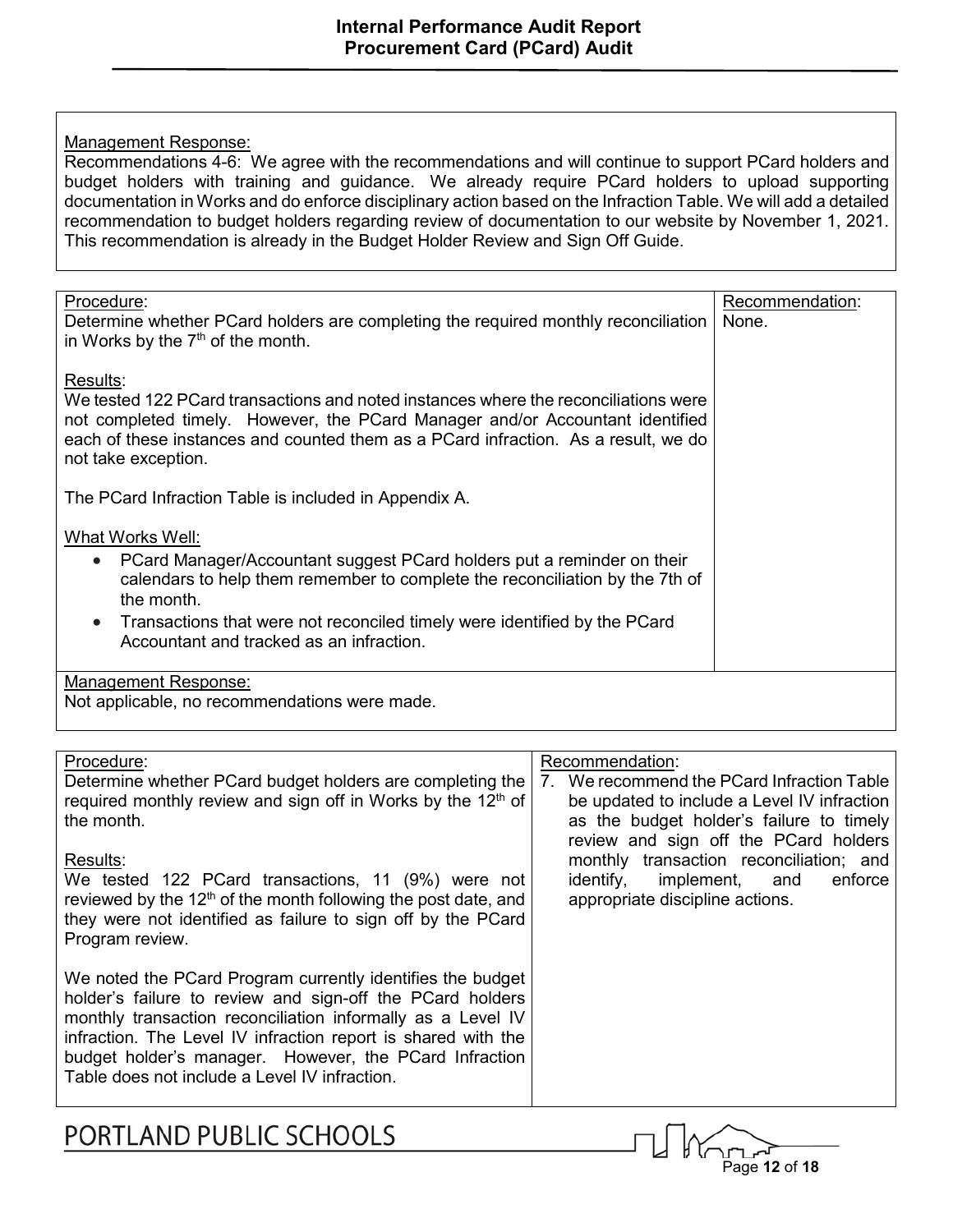Recommendation 7: We agree with the recommendation and will create a separate budget holder infraction table that details the current process for addressing budget holder failures to timely review and sign off on PCard holder transactions by the end of this fiscal year.

| Procedure: If applicable, determine whether a signed proxy form<br>was completed for PCard holders who utilize a proxy to reconcile<br>their monthly PCard transactions. The proxy form also requires the<br>PCard holder's budget holder to sign off on the proxy form.                                    | Recommendation:<br>8. A. We recommend the PCard Program<br>obtain a signed proxy form from all PCard<br>budget holders who utilize a group proxy                                                                                                                   |  |
|-------------------------------------------------------------------------------------------------------------------------------------------------------------------------------------------------------------------------------------------------------------------------------------------------------------|--------------------------------------------------------------------------------------------------------------------------------------------------------------------------------------------------------------------------------------------------------------------|--|
| Results:<br>Of the 122 PCard transactions tested, we identified the use of<br>seven proxies. Of those seven, one (14%) had a previous budget<br>holder's authorization to use a proxy, however they did not have<br>their current budget holder's authorization.                                            | to reconcile monthly PCard transactions.<br>$-OR-$<br>B. We recommend the PCard Program<br>update current guidance to reflect their<br>current practice of notifying budget<br>holders of the existing proxy access and<br>save documentation of the notification. |  |
| Per discussions with the PCard Program Manager, they approve a<br>proxy in the system by location, and notify budget holder of PCard<br>proxy. If the new budget holder does not wish to continue the use<br>of the proxy they can contact the PCard Program Manager at any<br>time to update proxy access. |                                                                                                                                                                                                                                                                    |  |
| For the one instance where a signed proxy form was not obtained<br>we requested the notification to the PCard holder of the proxy<br>access, however the PCard Program was unable to locate this<br>notification.                                                                                           |                                                                                                                                                                                                                                                                    |  |
| What Works Well:<br>PCard holders can appoint proxies to assist in performing<br>$\bullet$<br>the required review and sign off of monthly PCard<br>transactions.<br>PPS Groups or Departments can appoint a proxy to<br>reconcile PCard transactions for more than one PCard<br>holder.                     |                                                                                                                                                                                                                                                                    |  |
| <b>Management Response:</b><br>Recommendation 8: We agree with the recommendation. It is our current practice to require a new proxy<br>reconciler form for any person that wants a proxy.                                                                                                                  |                                                                                                                                                                                                                                                                    |  |
|                                                                                                                                                                                                                                                                                                             |                                                                                                                                                                                                                                                                    |  |

| Recommendation:                                                                                          |  |
|----------------------------------------------------------------------------------------------------------|--|
| Determine whether PCards are returned or deactivated if the $\vert$ 9. A. We recommend the PCard Program |  |
| PCard holder leaves PPS employment or the use of the PCard is   Manager obtain a list of employee status |  |
| changes at least every other week.                                                                       |  |
| -OR-                                                                                                     |  |
| B. We recommend the PCard Program                                                                        |  |
| Manager work with the Human Resources                                                                    |  |
|                                                                                                          |  |

PORTLAND PUBLIC SCHOOLS

Page **13** of **18**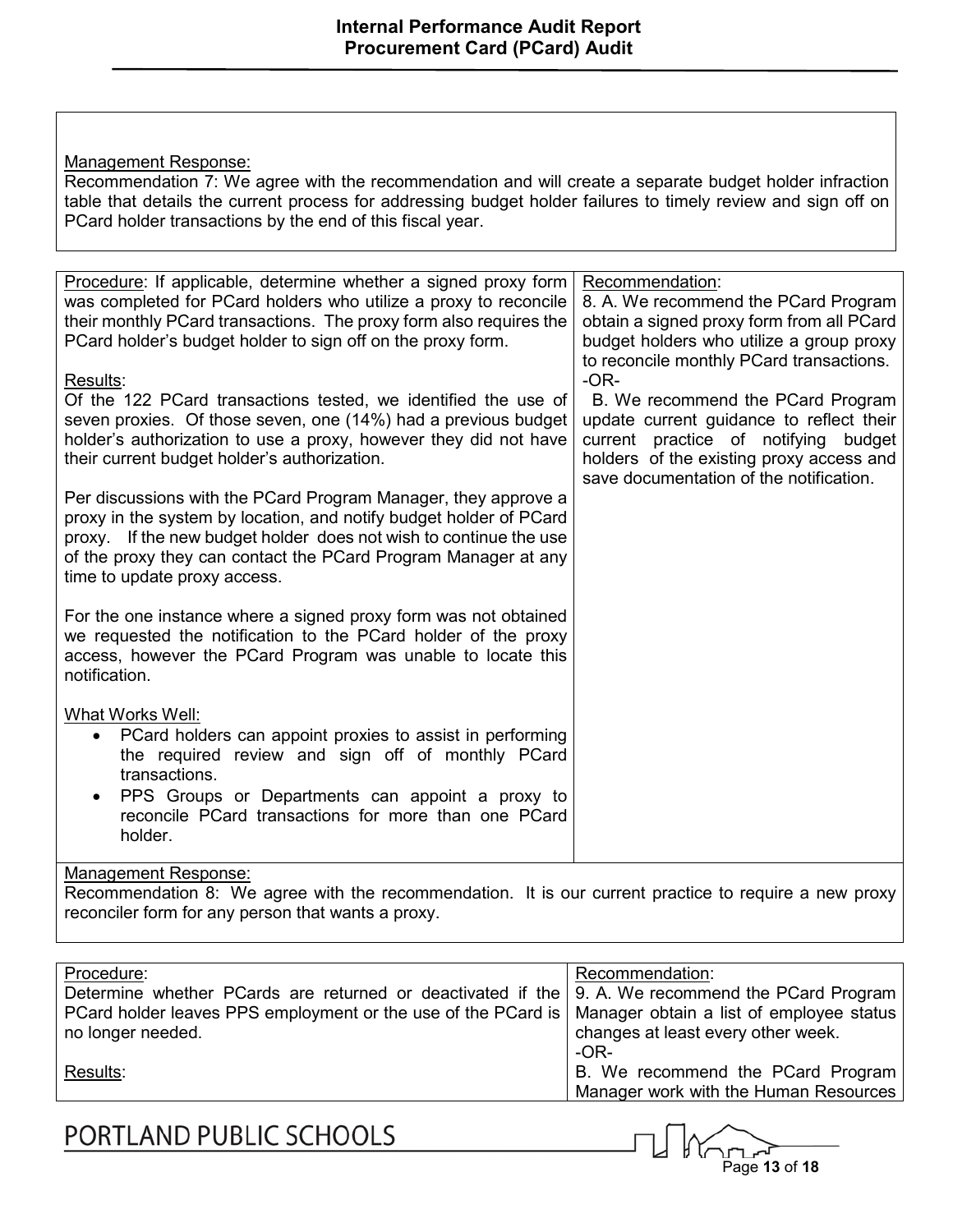| We reviewed the process and procedures related to returning or Department to obtain reports that identify |                                  |
|-----------------------------------------------------------------------------------------------------------|----------------------------------|
| deactivating PCards when the PCard holder leaves PPS an employee's last day at least every other          |                                  |
| employment, or the use of the P-Card is no longer needed. We week. This will enable the PCard Program     |                                  |
| found the P-Card Program Manager's processes and procedures   Manager to follow up with the PCard holder  |                                  |
| adequate however reports listing employee status changes are related to any outstanding transactions      |                                  |
| only obtained and reviewed once a month.                                                                  | and deactivate the PCard timely. |

Recommendations 9: We agree with the recommendations and are already working with the Human Resources Department to have the employee status change report updated to be run every two weeks and to show effective date of retirements, terminations, and layoffs with future dates where possible.

| Procedure:<br>Determine whether violations of PCard policy and procedures are identified as<br>infractions and the appropriate disciplinary actions are enforced.                                                                                                                                                                                                       | Recommendation:<br>None. |
|-------------------------------------------------------------------------------------------------------------------------------------------------------------------------------------------------------------------------------------------------------------------------------------------------------------------------------------------------------------------------|--------------------------|
| Results:<br>We tested 122 transactions and noted there were 16 infractions identified by the<br>PCard Program Manager/Accountant. We confirmed each of these 16 infractions<br>were correctly identified as the appropriate infraction and appropriate disciplinary<br>actions were enforced. No exceptions noted.                                                      |                          |
| What Works Well:<br>• PCard Infraction Table easily identifies the type, level, and consequences for<br>the various occurrences.<br>PCard Program has a good tracking mechanism for addressing and resolving<br>$\bullet$<br>infractions.<br>• PCard Program created templates that are sent to PCard holders with<br>infractions and advises them of the action taken. |                          |
| Management Response:<br>Not applicable, no recommendations were made.                                                                                                                                                                                                                                                                                                   |                          |

#### Procedure:

Determine whether the PCard Program Manager/Accountant is completing a review of all PCard transactions.

#### Results:

In the PCard Manual – Audit and Programs section, it states the PCard Program reviews all PCard transactions. We reviewed the PCard Program's review procedures and noted that at some level, they are reviewing all PCard transactions. However, between 26,000 and 46,000 PCard transactions are processed annually and as a result, performing a thorough and complete review of all PCard transactions is not reasonable. Transitioning to a risk-based PCard transaction review will reduce the number of transactions that are reviewed, but will enable the PCard Program to complete a thorough and complete review of high-risk transactions.

### Recommendation:

10. We recommend the PCard Program transition to a risk-based PCard transaction review procedure that includes a thorough and complete review of all high-risk transactions.

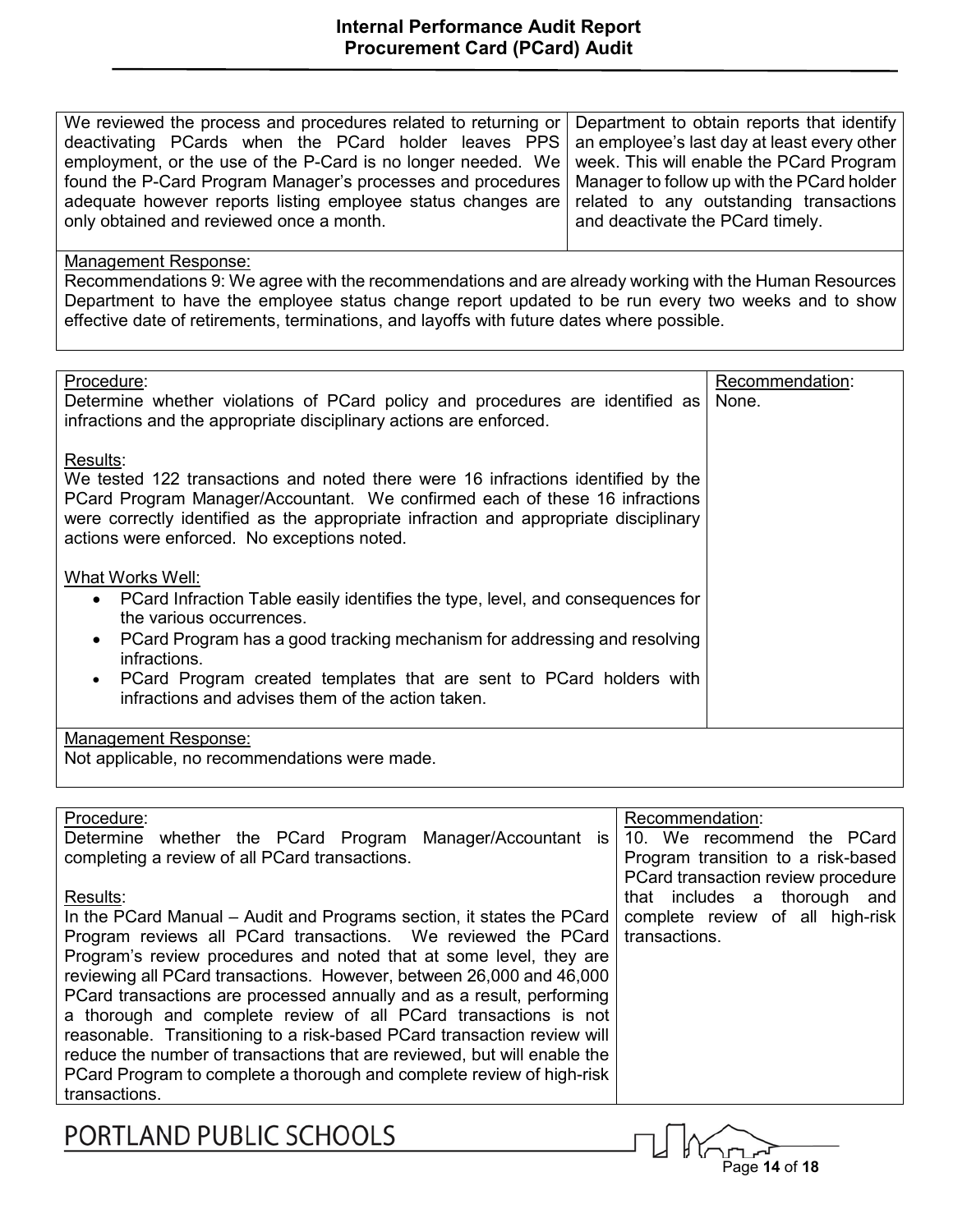|--|

Recommendation 10: We do agree to use a risk-based review but disagree with the model recommended by the auditors, as we do not believe it will fully capture instances where Board policy is not followed (e.g. meals and gifts) or accidental purchases are made. Instead we will employ a review model that focuses on the types of transactions highlighted in the SoS audit, employs tools that the SoS audit utilized (e.g. Benford curve), and pays particular attention to high dollar transactions and spend profiles that exceed standard limits. We will formalize the model in a written procedure by November 1, 2021.

| Procedure:<br>Determine whether the PCard Program is utilizing the<br>administrative functions in Works to help reduce the risk of<br>PCard misuse.<br>Results:                                                              | Recommendation:<br><b>We</b><br>11.<br>PCard<br>the<br>recommend<br>Manager/Administrator review and<br>update<br>current MCC include and MCC exclude lists to<br>ensure MCCs are not listed on both.                                                                                                                                                                                                                                                                                                                                      |
|------------------------------------------------------------------------------------------------------------------------------------------------------------------------------------------------------------------------------|--------------------------------------------------------------------------------------------------------------------------------------------------------------------------------------------------------------------------------------------------------------------------------------------------------------------------------------------------------------------------------------------------------------------------------------------------------------------------------------------------------------------------------------------|
| We found the PCard Program Manager/Administrator has<br>utilized the administrative functions to help reduce the risk of<br>PCard misuse. Further restricting additional MCCs would<br>help reduce the risk of PCard misuse. | 12. We recommend the PCard Program<br>Manager/Administrator add the list of MCCs<br>identified by OIPA to the MCC exclude list.                                                                                                                                                                                                                                                                                                                                                                                                            |
| What Works Well:<br>Works allows receipts from Level 3 vendors/supplies to<br>$\bullet$<br>be automatically uploaded.<br>Reports can easily be extracted from Works.<br>$\bullet$                                            | 13. We recommend the PCard Program<br>Manager obtain and review Bank of America's<br><b>Commercial Card Authorization Data Source</b><br>System annual SOC 2 audit report on the<br>design and operating effectiveness of its<br>controls relevant to security, availability,<br>processing integrity, and confidentiality. If<br>concerns related to Works system are<br>identified, the PCard Program Manager should<br>determine the impact to the PPS PCard<br>Program and implement mitigating internal<br>controls when appropriate. |

#### Management Response:

Recommendation 11: We agree with the recommendation to clarify our MCC code include or exclude lists. We will delete any unused MCC code include or exclude lists. We will continue to only utilize RESTRICTD and FAM PERMITS lists, wherein there is no duplication or inconsistency.

Recommendation 12: We partially agree with this recommendation and will review any recommended exclude lists provided. However, we will continue to allow use of those MCC codes that we identify as needing use by our schools.

Recommendation 13: We agree with this recommendation. We will obtain the SOC report annually and ask the internal audit team to train us on how to review this document and additionally assist with annual review if needed.

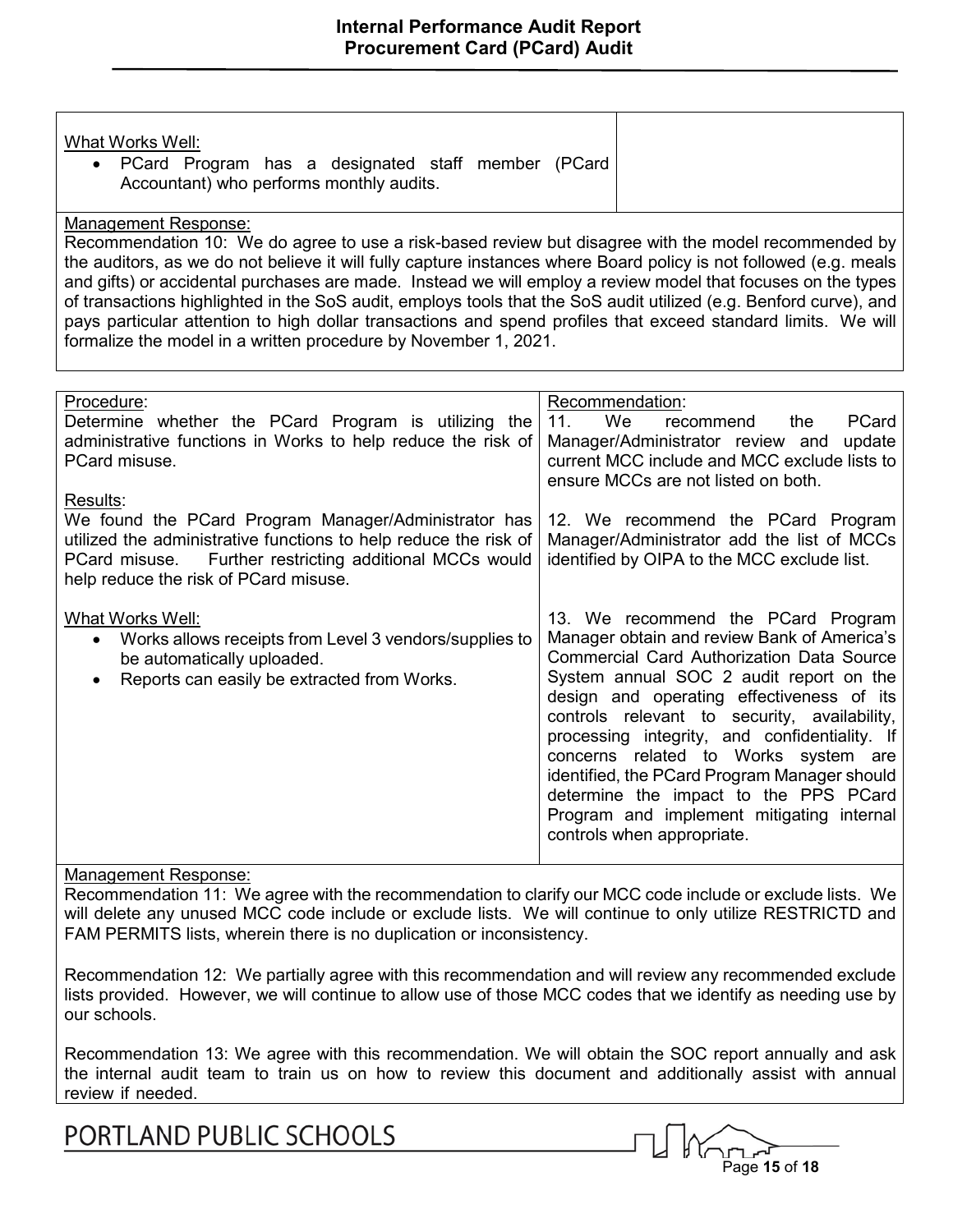

## **Internal Performance Audit Report Procurement Card (PCard) Audit**

**Appendix A: P-Card Infraction Table**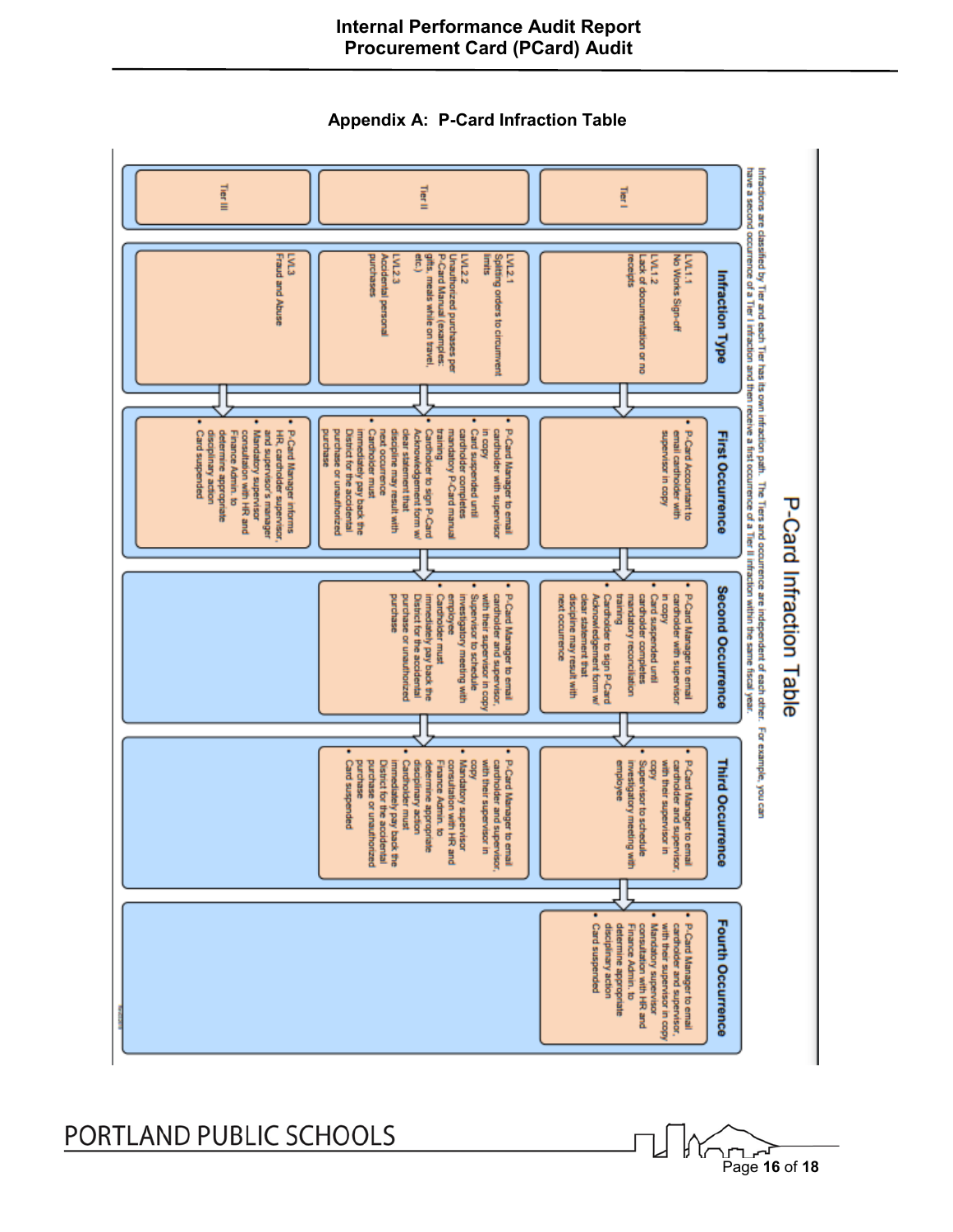#### **Appendix B: P-Card Program Summary of Changes Memo**



## **PORTLAND PUBLIC SCHOOLS**

#### **OFFICE OF PURCHASING & CONTRACTING**

501 North Dixon Street / Portland, OR 97227 Telephone: (503) 916-3421 / Fax: (503) 916-3109 Mailing Address: P. O. Box 3107 / 97208-3107

| Date:    | April 4, 2019                                                                                                                        |
|----------|--------------------------------------------------------------------------------------------------------------------------------------|
| To:      | PCard Cardholders, Supervisors, Budget Holders, and Proxies                                                                          |
| From:    | Stephen Hirai, PCard Program Manager<br>Emily Courtnage, Director of Purchasing & Contracting<br>Cynthia Le, Chief Financial Officer |
| Subject: | <b>PCard Program Summary of Changes</b>                                                                                              |

As you are likely aware, our PCard program was reviewed as part of the recent Secretary of State Audit. In order to comply with the recommendations of the Audit Division, we have made a number of changes to the PCard program. We need your help to ensure that we are following the best practices outlined in the PCard Manual.

#### PCard Budget Holder Approval in Bank of America Works Reinstated April 1st

All budget holders will be required to approve all PCard purchases utilizing their budget in the Bank of America Works system by the 12th of each month. Training will be available in Pepper in early April. We will also send out an Approval Quick Guide with screen shots for those who are already familiar with Works. The first approval deadline for April transactions will be May 12th.

If a budget holder has responsibility of multiple departments, proxy approval may be delegated to the department manager or director. A proxy approver form can be found on the PCard website.

#### New PCard Reconciliation Deadline on the 7th of the month

With the reinstatement of the approval process, the cardholder reconciliation deadline will change to the 7<sup>th</sup> of the month in order to allow approvers sufficient time to review and approve transactions by the 12<sup>th</sup> of the month. The reconciliation deadline for April transactions will be May 7<sup>th</sup>.

#### **New PCard Manual Highlights**

The new PCard Manual is effective April 1st. A few of the primary changes are:

- Sharing of PCards is prohibited
	- o All purchases made with your card are your responsibility. Do not let anybody else use your card, including other PPS staff. If others in your school or department need to purchase with a PCard, they should apply for and be responsible for their own card.

Page **17** of **18**

• Updated lists of acceptable and unacceptable purchases